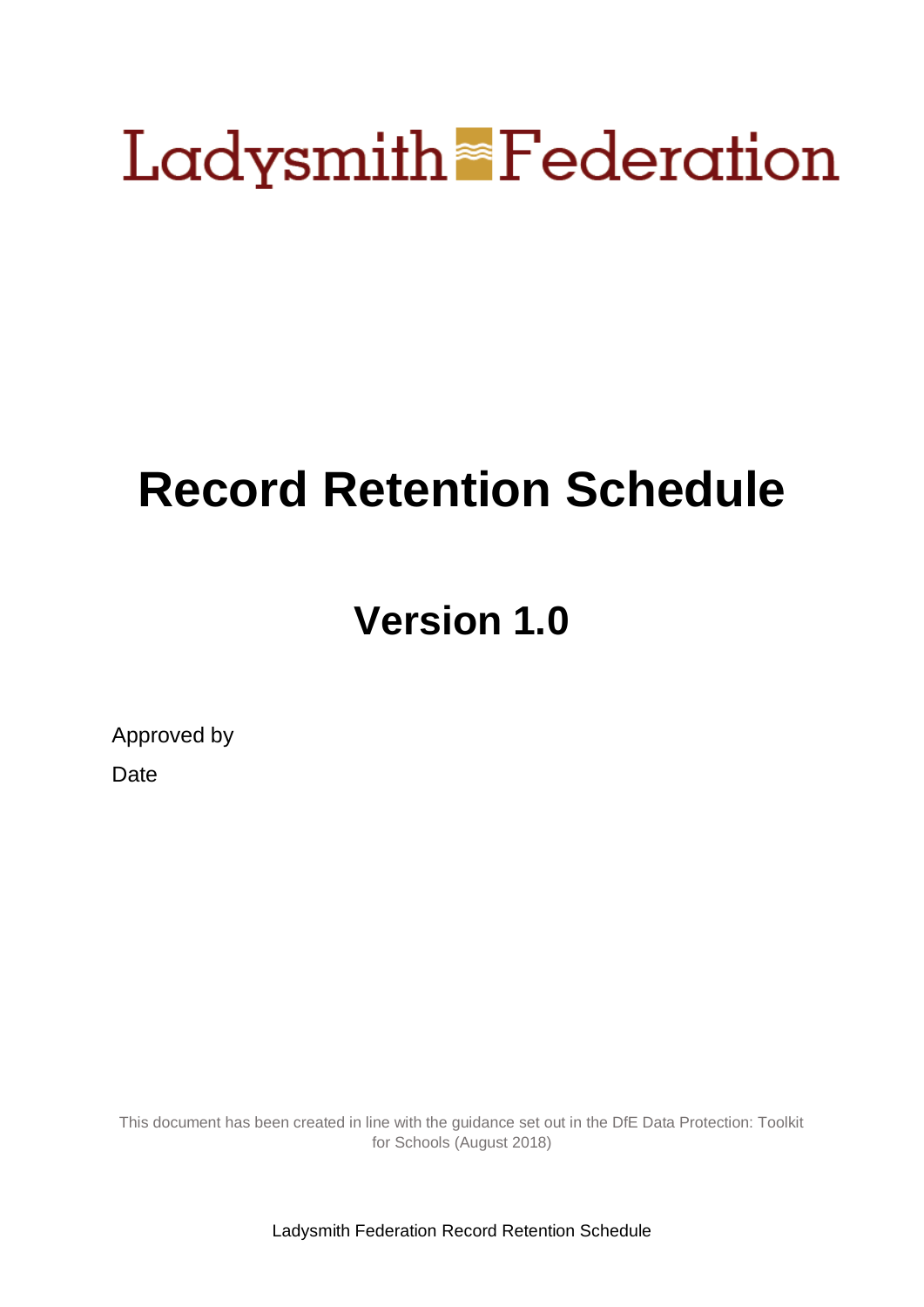### **1. Management of the School**

*This section contains retention periods connected to the general management of the school. This covers the work of the Governing Body, the Headteacher and the senior management team, the admissions process and operational administration.*

|            | 1.1 Governing Body                                                                                                    |                                                                                                                      |                                                                                                                                                                           |                                                                                                                |  |
|------------|-----------------------------------------------------------------------------------------------------------------------|----------------------------------------------------------------------------------------------------------------------|---------------------------------------------------------------------------------------------------------------------------------------------------------------------------|----------------------------------------------------------------------------------------------------------------|--|
| <b>Ref</b> | <b>Basic file</b><br>description                                                                                      | <b>Data Protection</b><br><b>Issues</b>                                                                              | <b>Retention Period</b><br>[Operational]                                                                                                                                  | Action at the end of the<br>administrative life of the record                                                  |  |
| 1.1.1      | Agendas for<br>Governing Body<br>meetings                                                                             | There may be data<br>protection issues if the<br>meeting is dealing with<br>confidential issues<br>relating to staff | One copy should be<br>retained with the master<br>set of minutes. All other<br>copies can be disposed<br>of                                                               | SECURE DISPOSAL <sup>1</sup>                                                                                   |  |
| 1.1.2      | Minutes of Governing<br>Body meetings                                                                                 | There may be data<br>protection issues if the<br>meeting is dealing with<br>confidential issues<br>relating to staff |                                                                                                                                                                           |                                                                                                                |  |
|            | Principal Set (signed)                                                                                                |                                                                                                                      | <b>PERMANENT</b>                                                                                                                                                          | If the school is unable to store these<br>then they should be offered to the<br><b>County Archives Service</b> |  |
|            | Inspection Copies <sup>2</sup>                                                                                        |                                                                                                                      | Date of meeting $+3$ years                                                                                                                                                | If these minutes contain any sensitive,<br>personal information they must be<br>shredded.                      |  |
| 1.1.3      | Reports<br>presented to the<br>Governing Body                                                                         | There may be data<br>protection issues if the<br>report deals with<br>confidential issues<br>relating to staff       | Reports should be kept<br>for a minimum of 6years.<br>However, if the minutes<br>refer directly to<br>individual reports then<br>the reports should be<br>keptpermanently | SECURE DISPOSAL or<br>retain with the signed set of the<br>minutes                                             |  |
| 1.1.4      | Meeting papers<br>relating to the<br>annual parents'<br>meeting held under<br>section 33 of the<br>Education Act 2002 | <b>No</b>                                                                                                            | Date of the meeting $+$ a<br>minimum of 6 years                                                                                                                           | <b>SECURE DISPOSAL</b>                                                                                         |  |

 $\overline{a}$ 

<sup>1</sup> In this context SECURE DISPOSAL should be taken to mean disposal using confidential waste bins, or if the school has the facility, shredding using a cross cut shredder.

<sup>&</sup>lt;sup>2</sup> These are the copies which the clerk to the Governor may wish to retain so that requestors can view all the appropriate information without the clerk needing to print off and collate redacted copies of the minutes each time a request is made.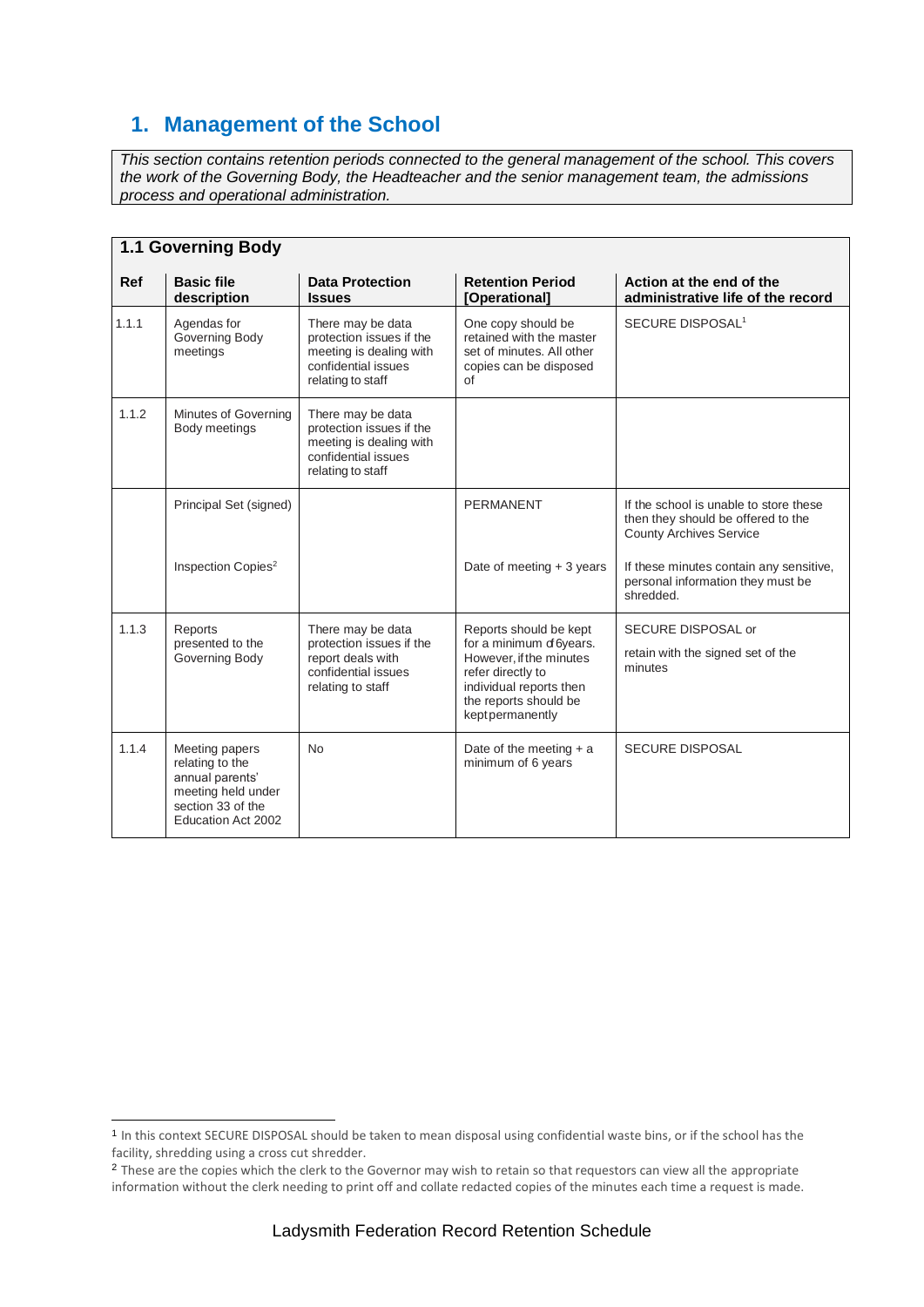|            | 1.1 Governing Body (continued)                                                                                                                                |                                         |                                                                                                                                                   |                                                                                                                                               |  |
|------------|---------------------------------------------------------------------------------------------------------------------------------------------------------------|-----------------------------------------|---------------------------------------------------------------------------------------------------------------------------------------------------|-----------------------------------------------------------------------------------------------------------------------------------------------|--|
| <b>Ref</b> | <b>Basic file</b><br>description                                                                                                                              | <b>Data Protection</b><br><b>Issues</b> | <b>Retention Period</b><br>[Operational]                                                                                                          | Action at the end of the<br>administrative life of the record                                                                                 |  |
| 1.1.5      | Instruments of<br>Government<br>including Articles of<br>Association                                                                                          | <b>No</b>                               | <b>PERMANENT</b>                                                                                                                                  | These should be retained in the<br>school whilst the school is open and<br>then offered to County Archives<br>Service when the school closes. |  |
| 1.1.6      | Trusts and<br>Endowments<br>managed by the<br>Governing Body                                                                                                  | <b>No</b>                               | <b>PERMANENT</b>                                                                                                                                  | These should be retained in the<br>school whilst the school is open and<br>then offered to County Archives<br>Service when the school closes. |  |
| 1.1.7      | Action plans created<br>and administered by<br>the Governing Body                                                                                             | <b>No</b>                               | Life of the action plan $+3$<br>years                                                                                                             | <b>SECURE DISPOSAL</b>                                                                                                                        |  |
| 1.1.8      | Policy documents<br>created and<br>administered by<br>the Governing<br>Body                                                                                   | N <sub>o</sub>                          | Life of the policy $+3$ years                                                                                                                     | <b>SECURE DISPOSAL</b>                                                                                                                        |  |
| 1.1.9      | Recordsrelatingto<br>complaintsdealt<br>with by the<br>Governing Body                                                                                         | Yes                                     | Date of the resolution of<br>the complaint $+$ a<br>minimum of 6 years then<br>review for further<br>retention in case of<br>contentious disputes | <b>SECURE DISPOSAL</b>                                                                                                                        |  |
| 1.1.10     | <b>Annual Reports</b><br>created under the<br>requirements of the<br>Education<br>(Governor's Annual<br>Reports) (England)<br>(Amendment)<br>Regulations 2002 | <b>No</b>                               | Date of report + 10 years                                                                                                                         | <b>SECURE DISPOSAL</b>                                                                                                                        |  |
| 1.1.11     | Proposals<br>concerning the<br>change of status<br>of a maintained<br>school including<br><b>Specialist Status</b><br>Schools and<br>Academies                | No                                      | Date proposal accepted or<br>declined<br>+ 3 years                                                                                                | <b>SECURE DISPOSAL</b>                                                                                                                        |  |

 $\overline{\phantom{a}}$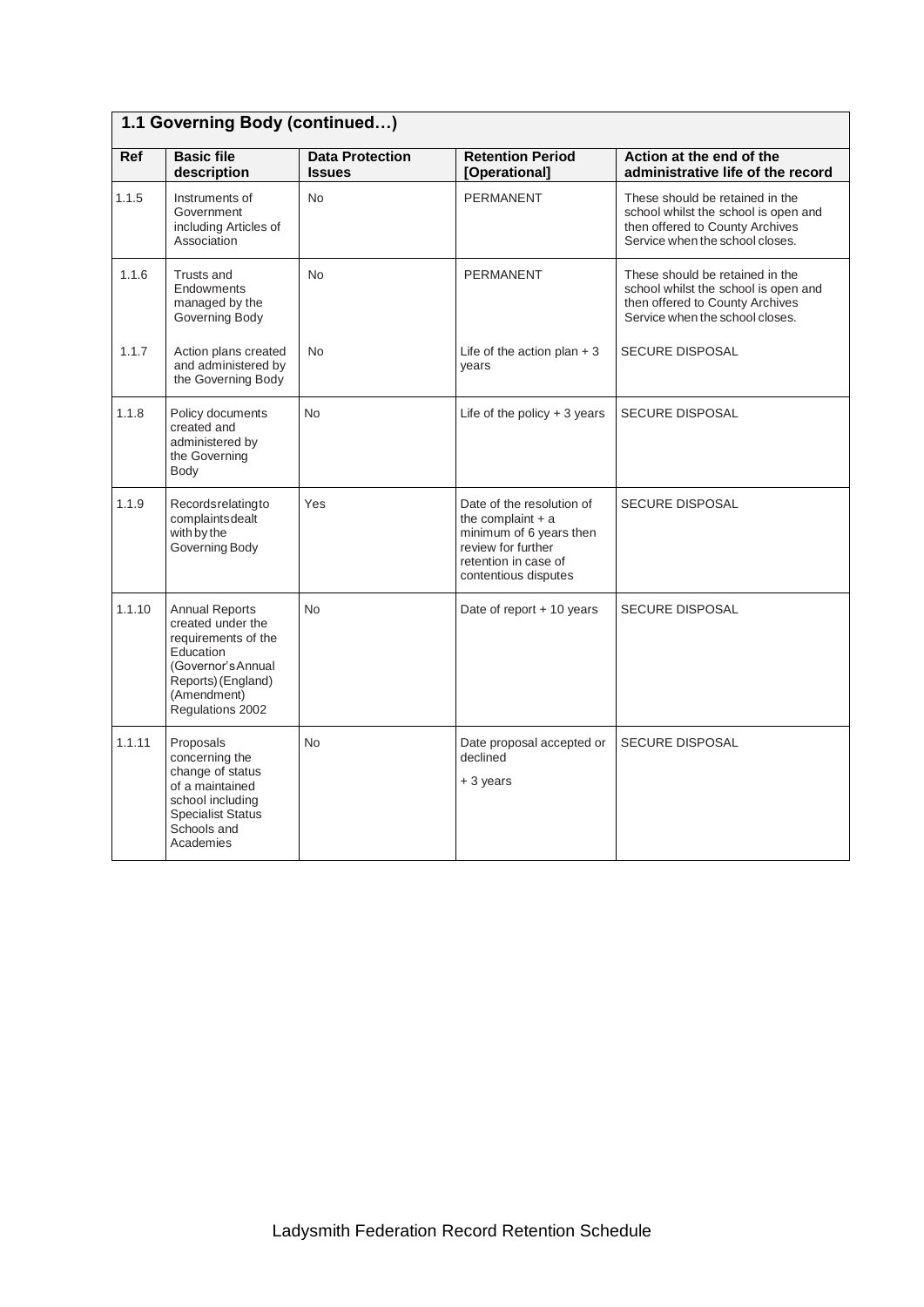|       | <b>EXTIGAT LOGATION AND OCTIVE MANAGE</b>                                                                                                                            |                                                                                                                       |                                                                              |                                                                                                                           |  |
|-------|----------------------------------------------------------------------------------------------------------------------------------------------------------------------|-----------------------------------------------------------------------------------------------------------------------|------------------------------------------------------------------------------|---------------------------------------------------------------------------------------------------------------------------|--|
| Ref   | <b>Basic file</b><br>description                                                                                                                                     | <b>Data Protection</b><br><b>Issues</b>                                                                               | <b>Retention Period</b><br>[Operational]                                     | Action at the end of the<br>administrative life of the record                                                             |  |
| 1.2.1 | Log books of<br>activity in the<br>school<br>maintained by<br>the Head<br>Teacher                                                                                    | There may be data<br>protection issues if the<br>log book refers to<br>individual pupils or<br>members of staff       | Date of last entry<br>in the book $+$ a<br>minimum of 6<br>years then review | These could be of permanent<br>historical value and should be<br>offered to the County Archives<br>Service if appropriate |  |
| 1.2.2 | Minutes of Senior<br>Management<br>Team meetings<br>and the meetings<br>of other internal<br>administrative<br>bodies                                                | There may be data<br>protection issues if the<br>minutes refers to<br>individual pupils or<br>members of staff        | Date of the meeting +<br>3 years then review                                 | SECURE DISPOSAL                                                                                                           |  |
| 1.2.3 | Reports created<br>by the Head<br>Teacher or the<br>Management<br>Team                                                                                               | There may be data<br>protection issues if the<br>report refers to<br>individual pupils or<br>members of staff         | Date of the report $+$ a<br>minimum of 3 years<br>then review                | <b>SECURE DISPOSAL</b>                                                                                                    |  |
| 1.2.4 | Records created<br>by head<br>teachers, deputy<br>head teachers,<br>heads of year<br>and other<br>members of staff<br>with<br>administrative<br>responsibilities     | There may be data<br>protection issues if the<br>records refer to<br>individual pupils or<br>members of staff         | Current academic year<br>+ 6 years then review                               | <b>SECURE DISPOSAL</b>                                                                                                    |  |
| 1.2.5 | Correspondence<br>created by head<br>teachers, deputy<br>head teachers,<br>heads of year and<br>other members of<br>staff with<br>administrative<br>responsibilities | There may be data<br>protection issues if the<br>correspondence refers<br>to individual pupils or<br>members of staff | Date of correspondence +<br>3 years then review                              | <b>SECURE DISPOSAL</b>                                                                                                    |  |
| 1.2.6 | Professional<br>Development Plans                                                                                                                                    | Yes                                                                                                                   | Life of the plan $+6$ years                                                  | SECURE DISPOSAL                                                                                                           |  |
| 1.2.7 | School Development<br>Plans                                                                                                                                          | <b>No</b>                                                                                                             | Life of the plan $+3$ years                                                  | <b>SECURE DISPOSAL</b>                                                                                                    |  |

 $\overline{\phantom{0}}$ 

#### **1.2 Head Teacher and Senior Management Team**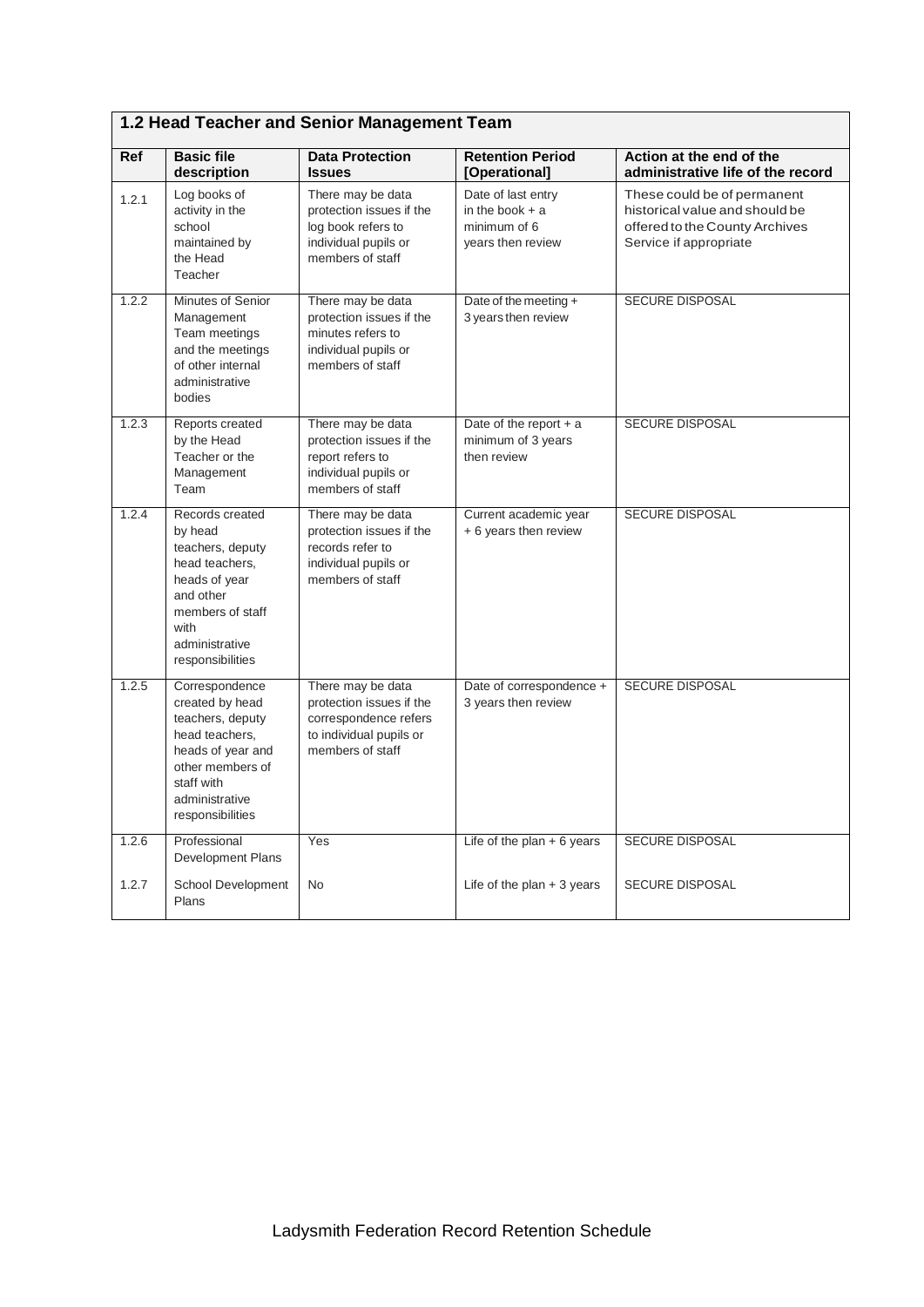### **1.3 Admissions Process**

| Ref   | <b>Basic file</b><br>description                                                                                        | <b>Data Protection</b><br><b>Issues</b> | <b>Retention Period</b><br>[Operational]                                                                                  | Action at the end of the<br>administrative life of the record                                                                                                                             |
|-------|-------------------------------------------------------------------------------------------------------------------------|-----------------------------------------|---------------------------------------------------------------------------------------------------------------------------|-------------------------------------------------------------------------------------------------------------------------------------------------------------------------------------------|
| 1.3.1 | All records relating to<br>the creation and<br>implementation of the<br><b>School Admissions'</b><br>Policy             | <b>No</b>                               | Life of the policy $+3$ years<br>then review                                                                              | <b>SECURE DISPOSAL</b>                                                                                                                                                                    |
| 1.3.2 | Admissions-<br>if the<br>admission is<br>successful                                                                     | Yes                                     | Date of admission + 1 year                                                                                                | <b>SECURE DISPOSAL</b>                                                                                                                                                                    |
| 1.3.3 | Admissions - if the<br>appeal is<br>unsuccessful                                                                        | Yes                                     | Resolution of case + 1<br>year                                                                                            | <b>SECURE DISPOSAL</b>                                                                                                                                                                    |
| 1.3.4 | Register of                                                                                                             | Yes                                     | Every entry in the                                                                                                        | <b>REVIEW</b>                                                                                                                                                                             |
|       | Admissions                                                                                                              |                                         | admission register must be<br>preserved for a period of<br>three years after the date on<br>which the entry was made. $3$ | Schools may wish to consider<br>keeping the admission register<br>permanently as often schools<br>receive enquiries from past pupils to<br>confirm the dates they attended the<br>school. |
| 1.3.5 | Admissions-<br>Secondary Schools-<br>Casual                                                                             | Yes                                     | Current year + 1 year                                                                                                     | <b>SECURE DISPOSAL</b>                                                                                                                                                                    |
| 1.3.6 | Proofs of address<br>supplied by<br>parents as part of<br>the admissions<br>process                                     | Yes                                     | Current year + 1 year                                                                                                     | <b>SECURE DISPOSAL</b>                                                                                                                                                                    |
| 1.3.7 | Supplementary<br>Information form<br>including additional<br>information such as<br>religion, medical<br>conditions etc | Yes                                     |                                                                                                                           |                                                                                                                                                                                           |
|       | For successful<br>admissions                                                                                            |                                         | This information should be<br>added to the pupil file                                                                     | <b>SECURE DISPOSAL</b>                                                                                                                                                                    |
|       | For unsuccessful<br>admissions                                                                                          |                                         | Until appeals process<br>completed                                                                                        | <b>SECURE DISPOSAL</b>                                                                                                                                                                    |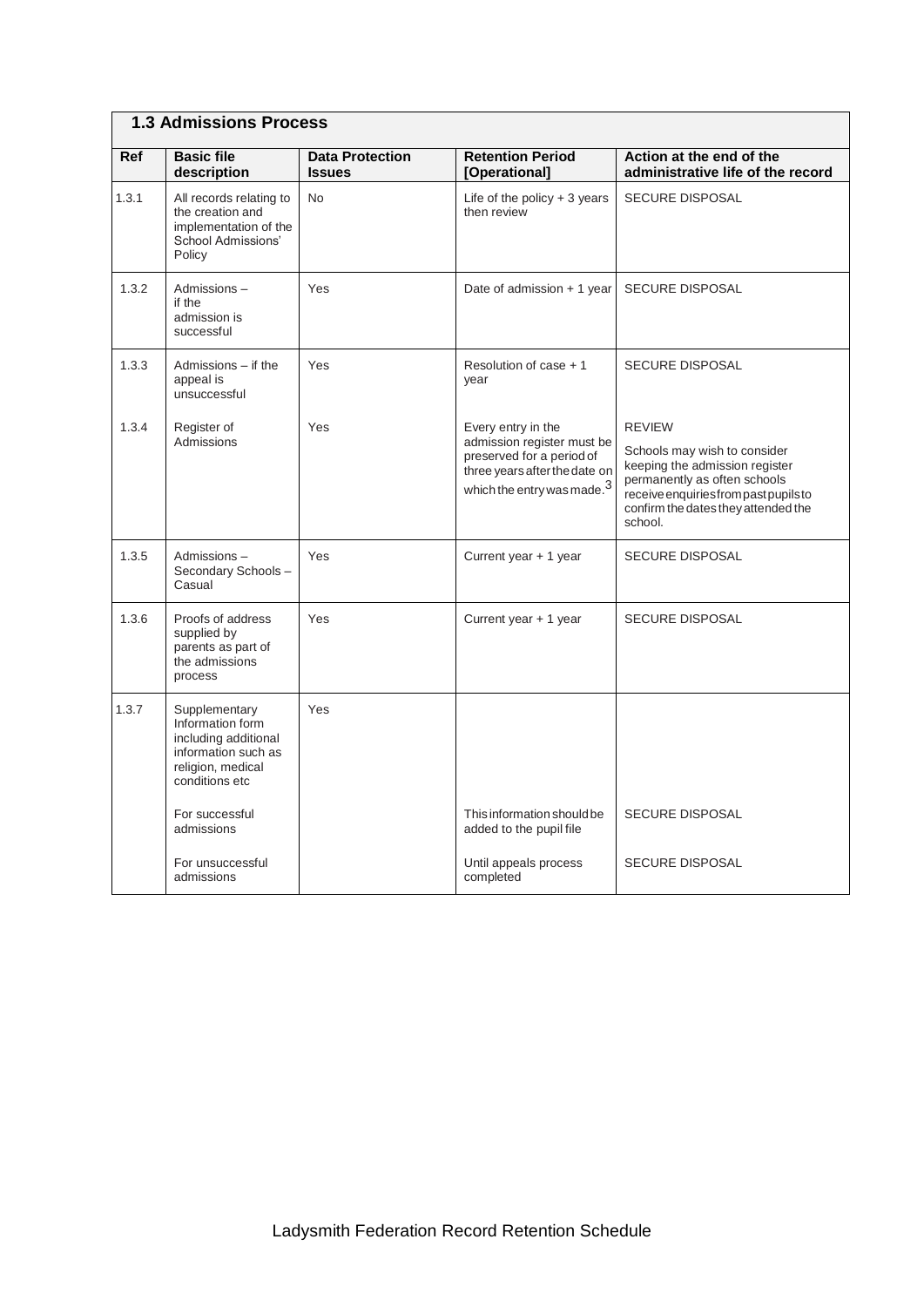### **1.4 Operational Administration**

| <b>Ref</b> | <b>Basic file</b><br>description                                                                                                      | <b>Data Protection</b><br><b>Issues</b> | <b>Retention Period</b><br>[Operational] | Action at the end of the<br>administrative life of the record |
|------------|---------------------------------------------------------------------------------------------------------------------------------------|-----------------------------------------|------------------------------------------|---------------------------------------------------------------|
| 1.4.1      | General file series                                                                                                                   | <b>No</b>                               | Current year + 5 years<br>then REVIEW    | <b>SECURE DISPOSAL</b>                                        |
| 1.4.2      | Records relating to<br>the creation and<br>publication of the<br>school brochure or<br>prospectus                                     | <b>No</b>                               | Current year $+3$ years                  | <b>STANDARD DISPOSAL</b>                                      |
| 1.4.3      | Records relating to<br>the creation and<br>distribution of<br>circularstostaff,<br>parents or pupils                                  | <b>No</b>                               | Current year + 1 year                    | <b>STANDARD DISPOSAL</b>                                      |
| 1.4.4      | Newsletters and<br>other items with a<br>short operational<br>use                                                                     | No                                      | Current year + 1 year                    | <b>STANDARD DISPOSAL</b>                                      |
| 1.4.5      | Visitors' Books and<br>Signing in Sheets                                                                                              | Yes                                     | Current year $+ 6$ years<br>then RFVIFW  | <b>SECURE DISPOSAL</b>                                        |
| 1.4.6      | Records<br>relating to the<br>creation and<br>management of<br>Parent Teacher<br>Associations<br>and/or Old<br>Pupils<br>Associations | <b>No</b>                               | Current year $+ 6$ years<br>then REVIEW  | <b>SECURE DISPOSAL</b>                                        |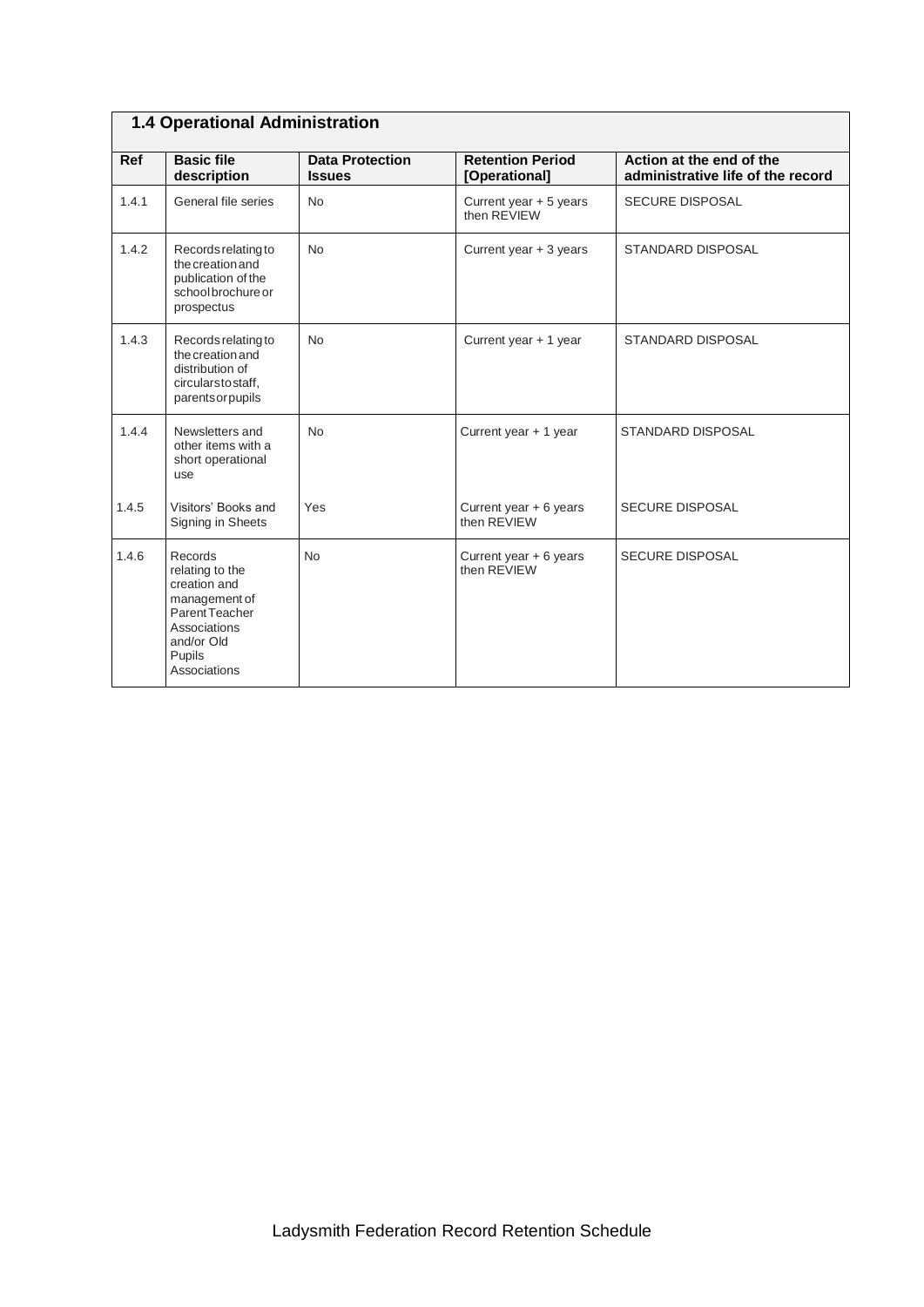# **2. Human Resources**

*This section deals with all matters of Human Resources management within the school.*

#### **2.1 Recruitment**

| <b>Ref</b> | <b>Basic file</b><br>description                                                                                          | <b>Data Protection</b><br><b>Issues</b> | <b>Retention Period</b><br>[Operational]                                                                                                                                                                                                                                     | Action at the end of the<br>administrative life of the record |
|------------|---------------------------------------------------------------------------------------------------------------------------|-----------------------------------------|------------------------------------------------------------------------------------------------------------------------------------------------------------------------------------------------------------------------------------------------------------------------------|---------------------------------------------------------------|
| 2.1.1      | All records leading<br>up to the<br>appointment of a<br>new headteacher                                                   | Yes                                     | Date of appointment +<br>6 years                                                                                                                                                                                                                                             | <b>SECURE DISPOSAL</b>                                        |
| 2.1.2      | All records leading<br>up to the<br>appointment of a<br>new member of<br>$stat -$<br>unsuccessful<br>candidates           | Yes                                     | Date of appointment of<br>successful candidate +<br>6 months                                                                                                                                                                                                                 | <b>SECURE DISPOSAL</b>                                        |
| 2.13       | All records leading<br>up to the<br>appointment of a<br>new member of<br>staff - successful<br>candidate                  | Yes                                     | All the relevant<br>information should be<br>added to the staff<br>personal file (see<br>below) and all other<br>information retained for<br>6 months                                                                                                                        | <b>SECURE DISPOSAL</b>                                        |
| 2.1.4      | Pre-employment<br>vetting information<br>$-$ DBS Checks                                                                   | <b>No</b>                               | The school does not<br>have to keep copies of<br>DBS certificates. If the<br>school does so the<br>copy must NOT be<br>retained for more than<br>6 months                                                                                                                    | SECURE DISPOSAL (if retained)                                 |
| 2.1.5      | Proofs of identity<br>collected as part of<br>the process of<br>checking<br>"portable"<br>enhanced DBS<br>disclosure      | Yes                                     | Where possible these<br>should be checked<br>and a note kept of<br>what was seen and<br>what has been<br>checked. If it is felt<br>necessary to keep<br>copy documentation<br>then this should be<br>placed on the member<br>of staff's personal file                        | SECURE DISPOSAL (if retained)                                 |
| 2.1.6      | Pre-employment<br>vetting information<br>- Evidence proving<br>the right to work in<br>the United<br>Kingdom <sup>4</sup> | Yes                                     | Where possible these<br>documents should be<br>added to the Staff<br>Personal File [see<br>below], but if they are<br>kept separately then<br>the Home Office<br>requires that the<br>documents are kept for<br>termination of<br>Employment plus not<br>less than two years | <b>SECURE DISPOSAL</b>                                        |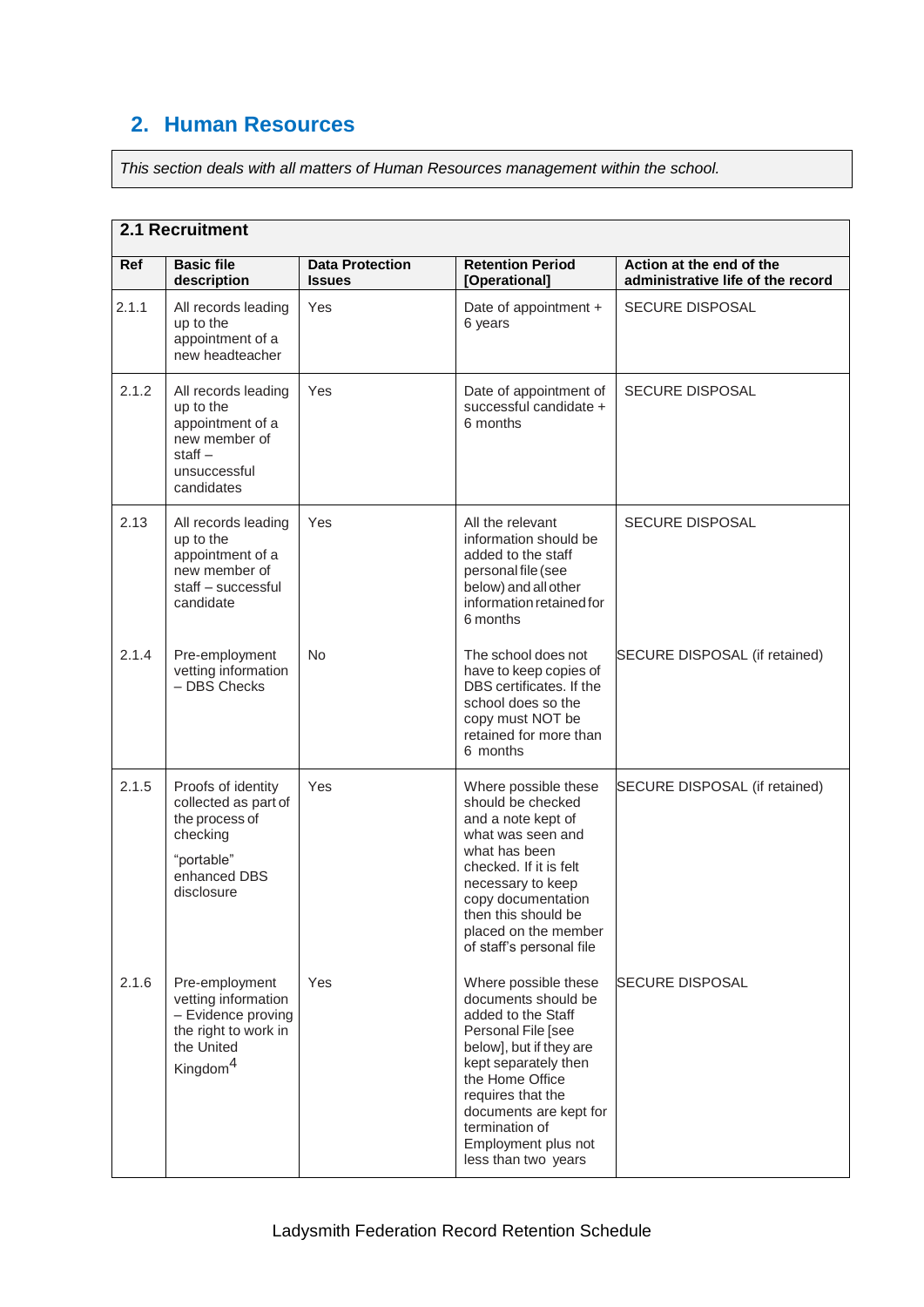| 2.2 Operational Staff Management |                                            |                                         |                                          |                                                               |
|----------------------------------|--------------------------------------------|-----------------------------------------|------------------------------------------|---------------------------------------------------------------|
| Ref                              | <b>Basic file</b><br>description           | <b>Data Protection</b><br><b>Issues</b> | <b>Retention Period</b><br>[Operational] | Action at the end of the<br>administrative life of the record |
| 2.2.1                            | <b>Staff Personal File</b>                 | Yes                                     | Termination of<br>Employment + 6 years   | SECURE DISPOSAL                                               |
| 2.2.2                            | <b>Timesheets</b>                          | Yes                                     | Current year $+ 6$ years                 | <b>SECURE DISPOSAL</b>                                        |
| 2.2.3                            | Annual appraisal/<br>assessment<br>records | Yes                                     | Current year $+5$ years                  | <b>SECURE DISPOSAL</b>                                        |

### **2.3 Management of Disciplinary and Grievance Processes**

| Ref   | <b>Basic file</b><br>description                                                                                                             | <b>Data Protection</b><br><b>Issues</b> | <b>Retention Period</b><br>[Operational]                                                                                                                                                                                                                                                                                                      | Action at the end of the<br>administrative life of the record                                                     |
|-------|----------------------------------------------------------------------------------------------------------------------------------------------|-----------------------------------------|-----------------------------------------------------------------------------------------------------------------------------------------------------------------------------------------------------------------------------------------------------------------------------------------------------------------------------------------------|-------------------------------------------------------------------------------------------------------------------|
| 2.3.1 | Allegation of a<br>child protection<br>nature against a<br>member of staff<br>including where<br>the allegation is<br>unfounded <sup>5</sup> | Yes                                     | Until the person's<br>normal retirement age<br>or 10 years from the<br>date of the allegation<br>whichever is the longer<br>then REVIEW. Note<br>allegations that are<br>found to be malicious<br>should be removed<br>from personnel files. If<br>found they are to be<br>kept on the file and a<br>copy provided to the<br>person concerned | <b>SECURE DISPOSAL</b><br>These records must be shredded                                                          |
| 2.3.2 | Disciplinary<br>Proceedings                                                                                                                  | Yes                                     |                                                                                                                                                                                                                                                                                                                                               |                                                                                                                   |
|       | oral warning                                                                                                                                 |                                         | Date of warning $+6$<br>months                                                                                                                                                                                                                                                                                                                | <b>SECURE DISPOSAL</b><br>[If warnings are placed on personal<br>files then they must be weeded<br>from the file] |
|       | written warning -<br>level 1                                                                                                                 |                                         | Date of warning $+6$<br>months                                                                                                                                                                                                                                                                                                                | <b>SECURE DISPOSAL</b>                                                                                            |
|       | written warning -<br>level 2                                                                                                                 |                                         | Date of warning + 12<br>months                                                                                                                                                                                                                                                                                                                | <b>SECURE DISPOSAL</b>                                                                                            |
|       | final warning                                                                                                                                |                                         | Date of warning + 18<br>months                                                                                                                                                                                                                                                                                                                | <b>SECURE DISPOSAL</b>                                                                                            |
|       | case not found                                                                                                                               |                                         | If the incident is child<br>protection related then<br>see above otherwise<br>dispose of at the<br>conclusion of the case                                                                                                                                                                                                                     | <b>SECURE DISPOSAL</b>                                                                                            |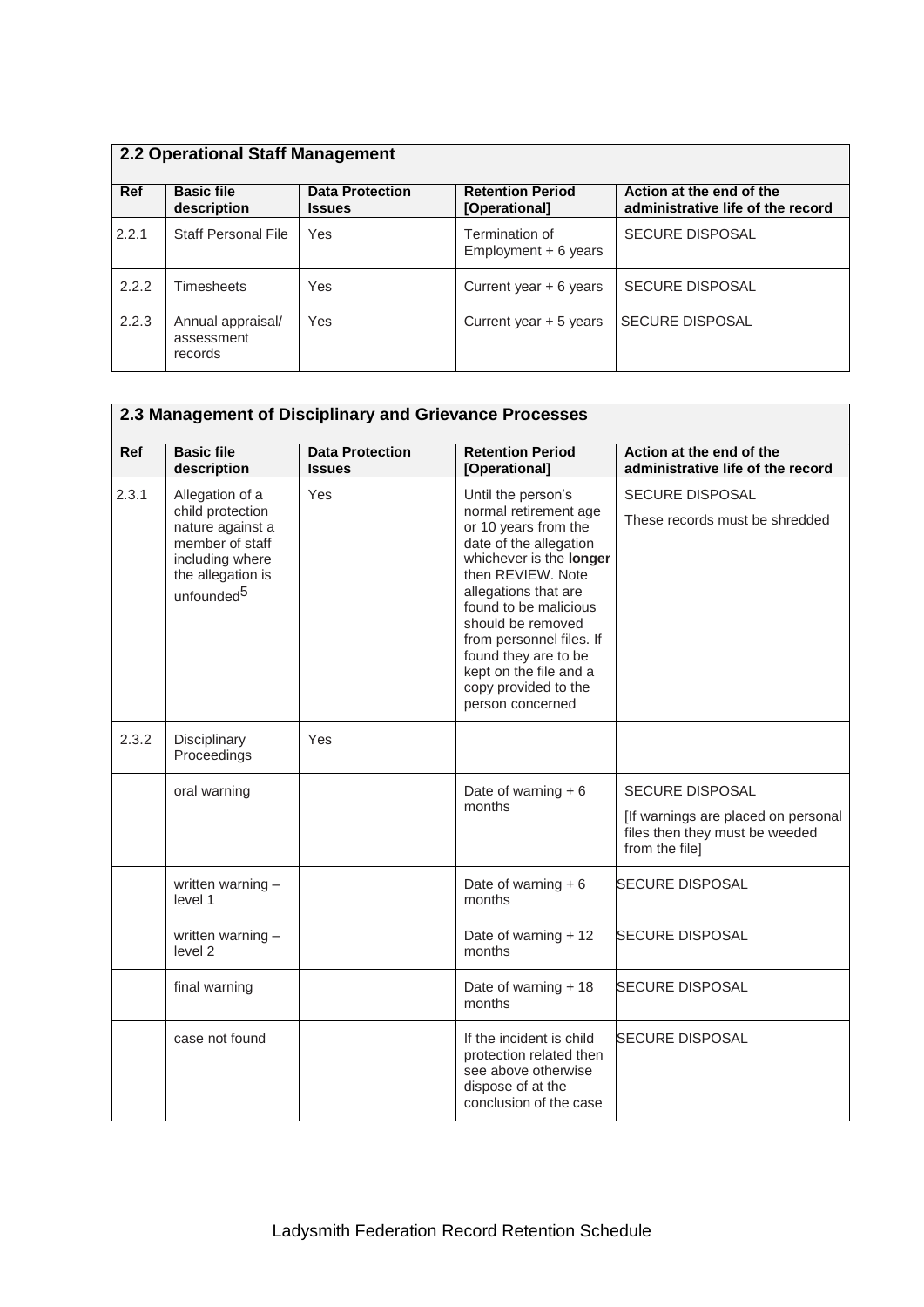|       | 2.4 Health and Safety                                                                                                            |                                         |                                                                                                                             |                                                               |  |  |
|-------|----------------------------------------------------------------------------------------------------------------------------------|-----------------------------------------|-----------------------------------------------------------------------------------------------------------------------------|---------------------------------------------------------------|--|--|
| Ref   | <b>Basic file</b><br>description                                                                                                 | <b>Data Protection</b><br><b>Issues</b> | <b>Retention Period</b><br>[Operational]                                                                                    | Action at the end of the<br>administrative life of the record |  |  |
| 2.4.1 | <b>Health and Safety</b><br><b>Policy Statements</b>                                                                             | <b>No</b>                               | Life of policy $+3$ years                                                                                                   | <b>SECURE DISPOSAL</b>                                        |  |  |
| 2.4.2 | Health and Safety<br><b>Risk Assessments</b>                                                                                     | <b>No</b>                               | Life of risk assessment $+3$<br>vears                                                                                       | <b>SECURE DISPOSAL</b>                                        |  |  |
| 2.4.3 | Recordsrelatingto<br>accident/ injury at<br>work                                                                                 | Yes                                     | Date of incident + 12 years<br>In the case of serious<br>accidents a further<br>retention period will need<br>to be applied | <b>SECURE DISPOSAL</b>                                        |  |  |
| 2.4.4 | <b>Accident Reporting</b>                                                                                                        | Yes                                     |                                                                                                                             | <b>SECURE DISPOSAL</b>                                        |  |  |
|       | <b>Adults</b>                                                                                                                    |                                         | Date of the incident $+6$<br>vears                                                                                          | <b>SECURE DISPOSAL</b>                                        |  |  |
|       | Children                                                                                                                         |                                         | DOB of the child $+25$<br>years                                                                                             | <b>SECURE DISPOSAL</b>                                        |  |  |
| 2.4.5 | Control of<br><b>Substances</b><br>Hazardous to Health<br>(COSHH)                                                                | <b>No</b>                               | Current year + 40 years                                                                                                     | <b>SECURE DISPOSAL</b>                                        |  |  |
| 2.4.6 | Process of<br>monitoring of areas<br>where employees<br>and persons are<br>likely to have<br>become in contact<br>with asbestos  | <b>No</b>                               | Last action $+40$ years                                                                                                     | <b>SECURE DISPOSAL</b>                                        |  |  |
| 2.4.7 | Process of<br>monitoring of areas<br>where employees<br>and persons are<br>likely to have<br>become in contact<br>with radiation | <b>No</b>                               | Last action + 50 years                                                                                                      | <b>SECURE DISPOSAL</b>                                        |  |  |
| 2.4.8 | <b>Fire Precautions</b><br>log books                                                                                             | No                                      | Current year + 6 years                                                                                                      | SECURE DISPOSAL                                               |  |  |

|       | <b>2.5 Payroll and Pensions</b>                                                                         |                                         |                                          |                                                               |  |
|-------|---------------------------------------------------------------------------------------------------------|-----------------------------------------|------------------------------------------|---------------------------------------------------------------|--|
| Ref   | <b>Basic file</b><br>description                                                                        | <b>Data Protection</b><br><b>Issues</b> | <b>Retention Period</b><br>[Operational] | Action at the end of the<br>administrative life of the record |  |
| 2.5.1 | Maternity pay<br>records                                                                                | Yes                                     | Current year $+3$ years                  | <b>SECURE DISPOSAL</b>                                        |  |
| 2.5.2 | Records held under<br>Retirement Benefits<br><b>Schemes</b><br>(Information Powers)<br>Regulations 1995 | Yes                                     | Current year + 6 years                   | <b>SECURE DISPOSAL</b>                                        |  |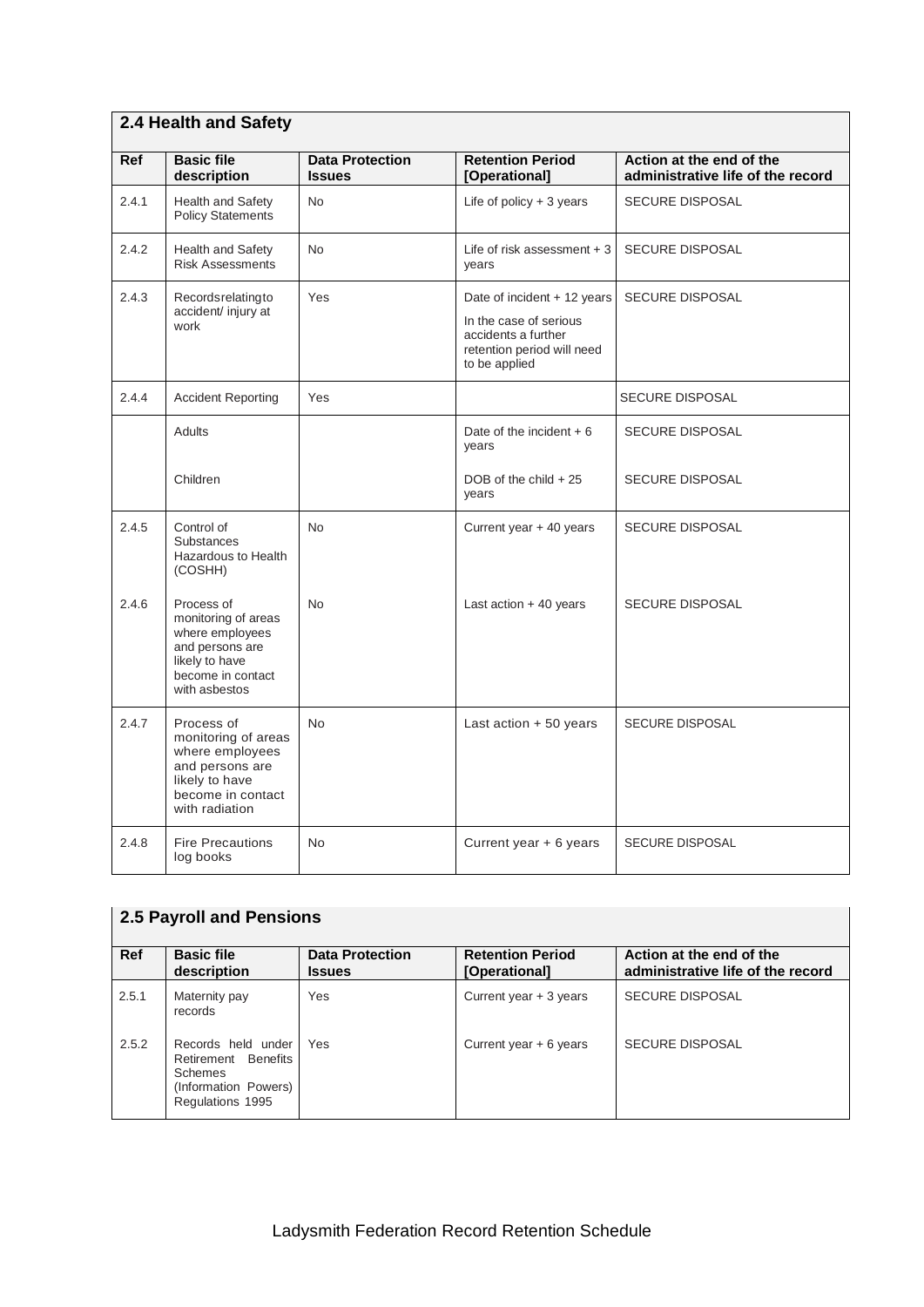# **3. Financial Management of the School**

*This section deals with all aspects of the financial management of the school including the administration of school meals*

| 3.1 Risk Management and Insurance |                                               |                                         |                                          |                                                               |
|-----------------------------------|-----------------------------------------------|-----------------------------------------|------------------------------------------|---------------------------------------------------------------|
| <b>Ref</b>                        | <b>Basic file</b><br>description              | <b>Data Protection</b><br><b>Issues</b> | <b>Retention Period</b><br>[Operational] | Action at the end of the<br>administrative life of the record |
| 3.1.1                             | Employer's Liability<br>Insurance Certificate | No                                      | Closure of the school $+$ 40<br>years    | SECURE DISPOSAL                                               |

|       | <b>3.2 Asset Management</b>                      |                                         |                                          |                                                               |  |
|-------|--------------------------------------------------|-----------------------------------------|------------------------------------------|---------------------------------------------------------------|--|
| Ref   | <b>Basic file</b><br>description                 | <b>Data Protection</b><br><b>Issues</b> | <b>Retention Period</b><br>[Operational] | Action at the end of the<br>administrative life of the record |  |
| 3.2.1 | Inventories of<br>furniture and<br>equipment     | <b>No</b>                               | Current year $+ 6$ years                 | <b>SECURE DISPOSAL</b>                                        |  |
| 3.2.2 | Burglary, theft and<br>vandalism report<br>forms | <b>No</b>                               | Current year $+ 6$ years                 | <b>SECURE DISPOSAL</b>                                        |  |

|            | 3.3 Accounts and Statements including Budget Management                                                                                      |                                         |                                                                       |                                                               |  |
|------------|----------------------------------------------------------------------------------------------------------------------------------------------|-----------------------------------------|-----------------------------------------------------------------------|---------------------------------------------------------------|--|
| <b>Ref</b> | <b>Basic file</b><br>description                                                                                                             | <b>Data Protection</b><br><b>Issues</b> | <b>Retention Period</b><br>[Operational]                              | Action at the end of the<br>administrative life of the record |  |
| 3.3.1      | <b>Annual Accounts</b>                                                                                                                       | <b>No</b>                               | Current year $+ 6$ years                                              | Standard disposal                                             |  |
| 3.3.2      | Loans and grants<br>managed by the<br>school                                                                                                 | <b>No</b>                               | Date of last payment on<br>the loan $+12$ years then<br><b>REVIEW</b> | <b>SECURE DISPOSAL</b>                                        |  |
| 3.3.3      | <b>Student Grant</b><br>applications                                                                                                         | Yes                                     | Current year + 3 years                                                | <b>SECURE DISPOSAL</b>                                        |  |
| 3.3.4      | All records relating to<br>the creation and<br>management of<br>budgets including the<br>Annual Budget<br>statement and<br>background papers | <b>No</b>                               | Life of the budget $+3$ years                                         | <b>SECURE DISPOSAL</b>                                        |  |
| 3.3.5      | Invoices, receipts,<br>order books and<br>requisitions, delivery<br>notices                                                                  | <b>No</b>                               | Current financial year $+6$<br>years                                  | <b>SECURE DISPOSAL</b>                                        |  |
| 3.3.6      | Records relating to the<br>collection and banking<br>ofmonies                                                                                | <b>No</b>                               | Current financial year $+6$<br>years                                  | <b>SECURE DISPOSAL</b>                                        |  |
| 3.3.7      | Records relating to the<br>identification and<br>collection of debt                                                                          | <b>No</b>                               | Current financial year $+6$<br>years                                  | <b>SECURE DISPOSAL</b>                                        |  |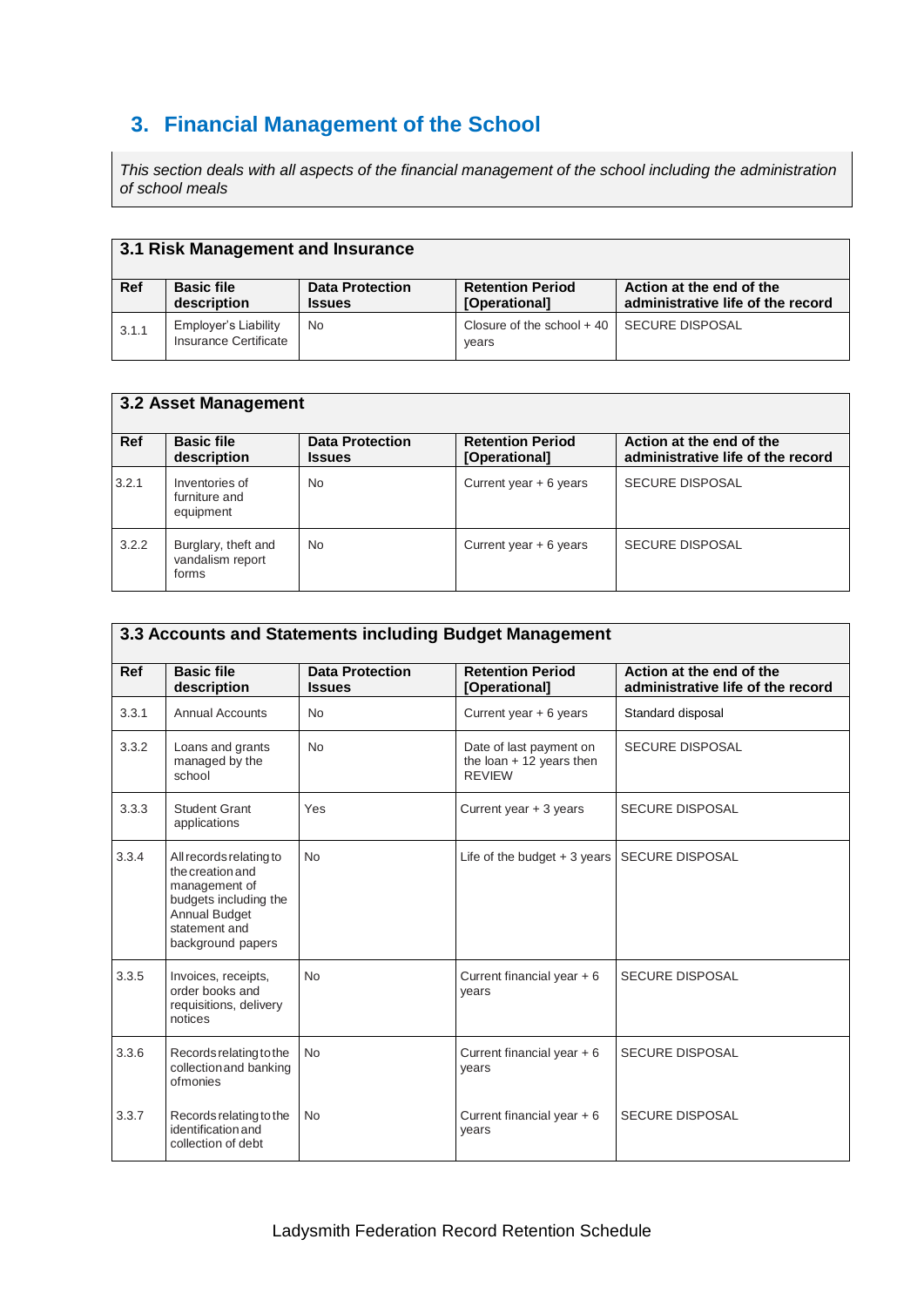| <b>3.4 Contract Management</b> |                                                                              |                                         |                                             |                                                               |
|--------------------------------|------------------------------------------------------------------------------|-----------------------------------------|---------------------------------------------|---------------------------------------------------------------|
| Ref                            | <b>Basic file</b><br>description                                             | <b>Data Protection</b><br><b>Issues</b> | <b>Retention Period</b><br>[Operational]    | Action at the end of the<br>administrative life of the record |
| 3.4.1                          | All records relating to<br>the management of<br>contracts under seal         | <b>No</b>                               | Last payment on the<br>contract $+12$ years | <b>SECURE DISPOSAL</b>                                        |
| 3.4.2                          | All records relating to<br>the management of<br>contracts under<br>signature | <b>No</b>                               | Last payment on the<br>contract $+6$ years  | <b>SECURE DISPOSAL</b>                                        |
| 3.4.3                          | Records relating to<br>the monitoring of<br>contracts                        | No.                                     | Current year $+2$ years                     | <b>SECURE DISPOSAL</b>                                        |

|            | 3.5 School Fund                  |                                         |                                          |                                                               |  |  |
|------------|----------------------------------|-----------------------------------------|------------------------------------------|---------------------------------------------------------------|--|--|
| <b>Ref</b> | <b>Basic file</b><br>description | <b>Data Protection</b><br><b>Issues</b> | <b>Retention Period</b><br>[Operational] | Action at the end of the<br>administrative life of the record |  |  |
| 3.5.1      | School Fund -<br>Cheque books    | <b>No</b>                               | Current year $+ 6$ years                 | <b>SECURE DISPOSAL</b>                                        |  |  |
| 3.5.2      | School Fund - Paying<br>in books | <b>No</b>                               | Current year $+6$ years                  | <b>SECURE DISPOSAL</b>                                        |  |  |
| 3.5.3      | School Fund -<br>Ledger          | <b>No</b>                               | Current year $+ 6$ years                 | <b>SECURE DISPOSAL</b>                                        |  |  |
| 3.5.4      | School Fund -<br>Invoices        | <b>No</b>                               | Current year $+ 6$ years                 | <b>SECURE DISPOSAL</b>                                        |  |  |
| 3.5.5      | School Fund -<br>Receipts        | <b>No</b>                               | Current year $+ 6$ years                 | <b>SECURE DISPOSAL</b>                                        |  |  |
| 3.5.6      | School Fund - Bank<br>statements | <b>No</b>                               | Current year $+ 6$ years                 | <b>SECURE DISPOSAL</b>                                        |  |  |
| 3.5.7      | School Fund-<br>Journey Books    | <b>No</b>                               | Current year $+ 6$ years                 | <b>SECURE DISPOSAL</b>                                        |  |  |

# **3.6 School Meals**

| Ref   | <b>Basic file</b><br>description      | <b>Data Protection</b><br><b>Issues</b> | <b>Retention Period</b><br>[Operational] | Action at the end of the<br>administrative life of the record |
|-------|---------------------------------------|-----------------------------------------|------------------------------------------|---------------------------------------------------------------|
| 3.6.1 | Free School Meals<br>Registers        | Yes                                     | Current year $+ 6$ years                 | <b>SECURE DISPOSAL</b>                                        |
| 3.6.2 | School Meals<br>Registers             | Yes                                     | Current year $+3$ years                  | <b>SECURE DISPOSAL</b>                                        |
| 3.6.3 | School Meals<br><b>Summary Sheets</b> | <b>No</b>                               | Current year $+3$ years                  | <b>SECURE DISPOSAL</b>                                        |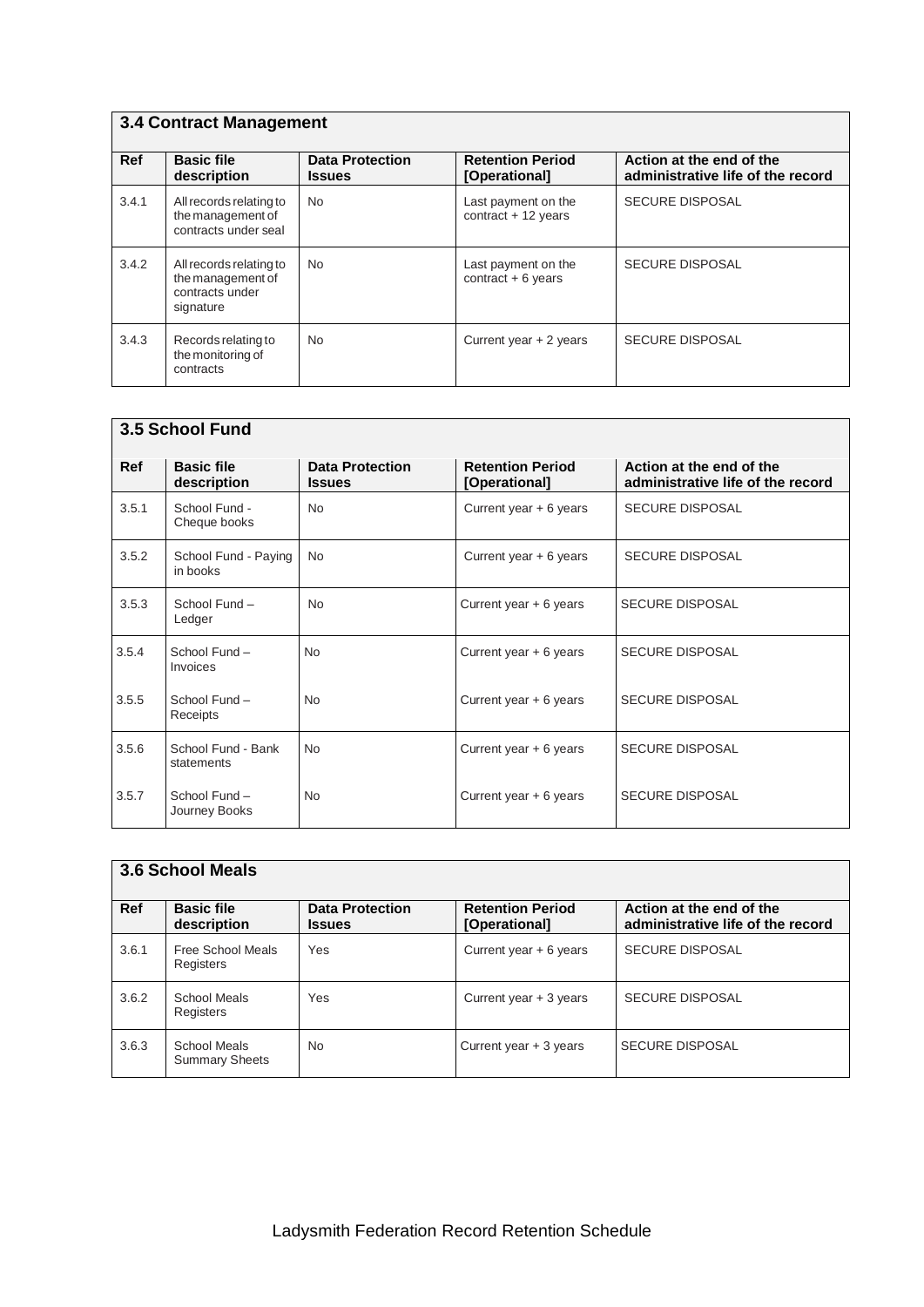# **4. Property Management**

*This section covers the management of buildings and property.*

| <b>4.1 Property Management</b> |                                                             |                                         |                                                                                                                                                                  |                                                               |
|--------------------------------|-------------------------------------------------------------|-----------------------------------------|------------------------------------------------------------------------------------------------------------------------------------------------------------------|---------------------------------------------------------------|
| <b>Ref</b>                     | <b>Basic file</b><br>description                            | <b>Data Protection</b><br><b>Issues</b> | <b>Retention Period</b><br>[Operational]                                                                                                                         | Action at the end of the<br>administrative life of the record |
| 4.1.1                          | Title deeds of<br>properties belonging<br>to the school     | <b>No</b>                               | <b>PERMANENT</b><br>These should follow the<br>property unless the<br>property has been<br>registered with the Land<br>Registry                                  |                                                               |
| 4.1.2                          | Plans of property<br>belong to the school                   | <b>No</b>                               | These should be<br>retained whilst the<br>building belongs to the<br>school and should be<br>passed onto any new<br>owners if the building is<br>leased or sold. |                                                               |
| 4.1.3                          | Leases of property<br>leased by or to the<br>school         | <b>No</b>                               | Expiry of lease $+6$ years                                                                                                                                       | <b>SECURE DISPOSAL</b>                                        |
| 4.1.4                          | Records relating to the No<br>letting of school<br>premises |                                         | Current financial year $+6$<br>years                                                                                                                             | <b>SECURE DISPOSAL</b>                                        |

| 4.2 Maintenance |                                                                                                                                                  |                                         |                                          |                                                               |
|-----------------|--------------------------------------------------------------------------------------------------------------------------------------------------|-----------------------------------------|------------------------------------------|---------------------------------------------------------------|
| <b>Ref</b>      | <b>Basic file</b><br>description                                                                                                                 | <b>Data Protection</b><br><b>Issues</b> | <b>Retention Period</b><br>[Operational] | Action at the end of the<br>administrative life of the record |
| 4.2.1           | All records<br>relating to the<br>maintenance of<br>the school<br>carried out by<br>contractors                                                  | <b>No</b>                               | Current year $+ 6$ years                 | <b>SECURE DISPOSAL</b>                                        |
| 4.2.2           | All records<br>relating to the<br>maintenance<br>of the school<br>carried out by<br>school<br>employees<br>including<br>maintenance<br>log books | <b>No</b>                               | Current year $+ 6$ years                 | <b>SECURE DISPOSAL</b>                                        |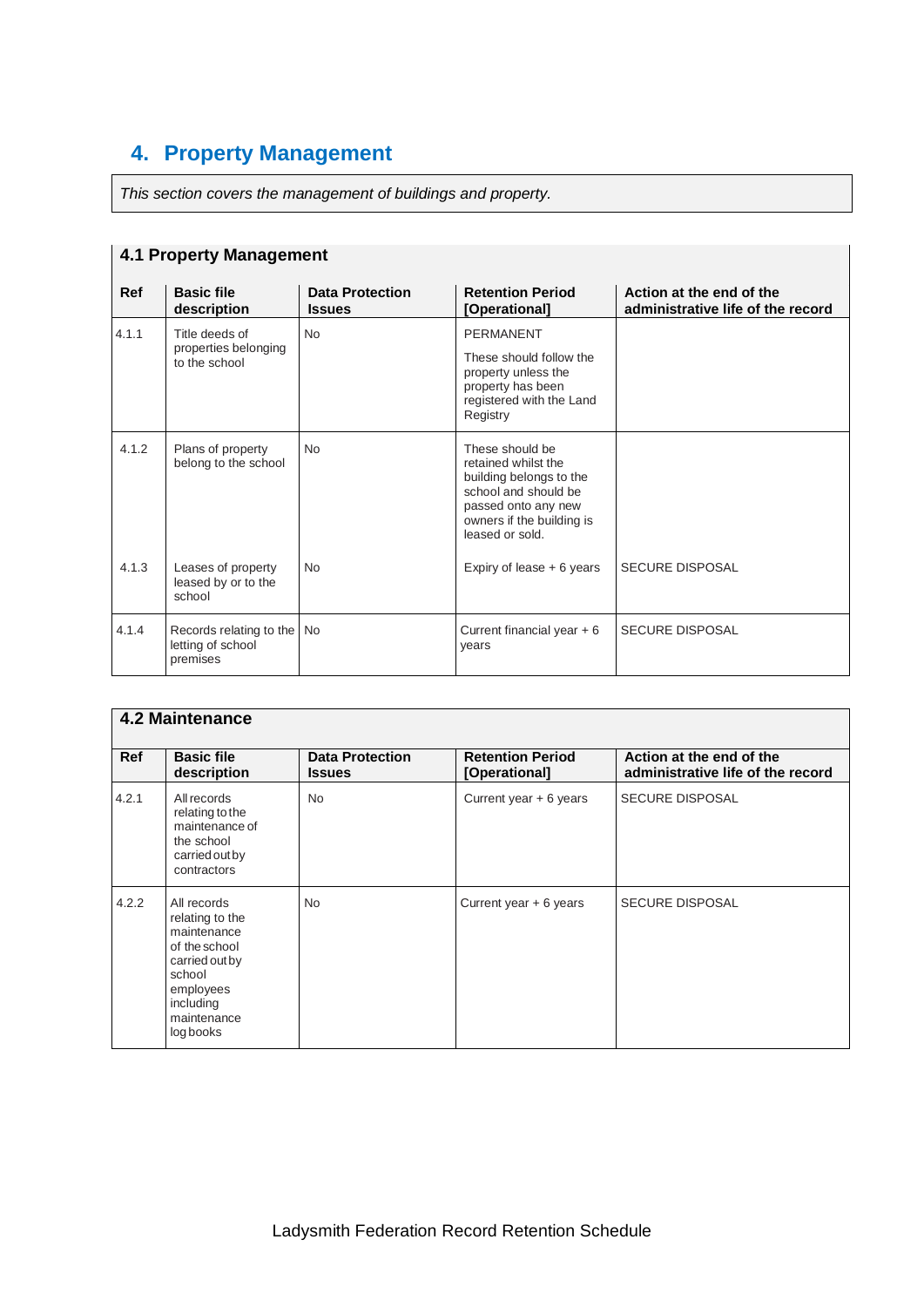## **4 Pupil Management**

-

*This section includes all records which are created during the time a pupil spends at the school. For information about accident reporting see under Health and Safety above*

|       | <b>5.1 Pupil's Educational Record</b>                                                                              |                                         |                                                                                                                                                                                                                                      |                                                                                         |  |
|-------|--------------------------------------------------------------------------------------------------------------------|-----------------------------------------|--------------------------------------------------------------------------------------------------------------------------------------------------------------------------------------------------------------------------------------|-----------------------------------------------------------------------------------------|--|
| Ref   | <b>Basic file</b><br>description                                                                                   | <b>Data Protection</b><br><b>Issues</b> | <b>Retention Period</b><br>[Operational]                                                                                                                                                                                             | Action at the end of the<br>administrative life of the record                           |  |
| 5.1.1 | Pupil's Educational<br>Record required by<br>The Education (Pupil<br>Information)<br>(England)<br>Regulations 2005 | Yes                                     |                                                                                                                                                                                                                                      |                                                                                         |  |
|       | Primary                                                                                                            |                                         | Retain whilst the child<br>remains at the primary<br>school                                                                                                                                                                          | The file should follow the pupil when<br>he/she leaves the primary school. <sup>3</sup> |  |
|       | Secondary                                                                                                          |                                         | Date of Birth of the pupil<br>$+25$ years                                                                                                                                                                                            | <b>SECURE DISPOSAL</b>                                                                  |  |
| 5.1.2 | <b>Examination Results</b><br>- Pupil Copies                                                                       | Yes                                     |                                                                                                                                                                                                                                      |                                                                                         |  |
|       | Public                                                                                                             |                                         | This information should<br>be added to the pupil file                                                                                                                                                                                | All uncollected certificates should be<br>returned to the examination board.            |  |
|       | Internal                                                                                                           |                                         | This information should<br>be added to the pupil file                                                                                                                                                                                |                                                                                         |  |
| 5.1.3 | <b>Child Protection</b><br>information held on<br>pupil file                                                       |                                         | If any records relating to<br>child protection issues are<br>placed on the pupil file, it<br>should be in a sealed<br>envelope and then<br>retained for the same<br>period of time as the pupil<br>file.                             | SECURE DISPOSAL - these records<br>MUST be shredded                                     |  |
| 5.1.4 | Child<br>protection<br>information<br>held in<br>separate files                                                    |                                         | DOB of the child + 25 years<br>then review. This retention<br>period has been determined<br>on the understanding that<br>the principal copy of this<br>information will be found on<br>the Local Authority Social<br>Services record | SECURE DISPOSAL - these records<br>MUST be shredded                                     |  |

 $^3$  This will include: (i) to another primary school (ii) to a secondary school (iii) to a pupil referral unit (iv) If the pupil dies whilst at primary school the file should be returned to the Local Authority to be retained for the statutory retention period. If the pupil transfers to an independent school, transfers to home schooling or leaves the country the file should be returned to the Local Authority to be retained for the statutory retention period. Primary Schools do not ordinarily have sufficient storage space to store records for pupils who have not transferred in the normal way. As such, the records should be transferred to the Local Authority as it is more likely that the pupil will request the record from the Local Authority.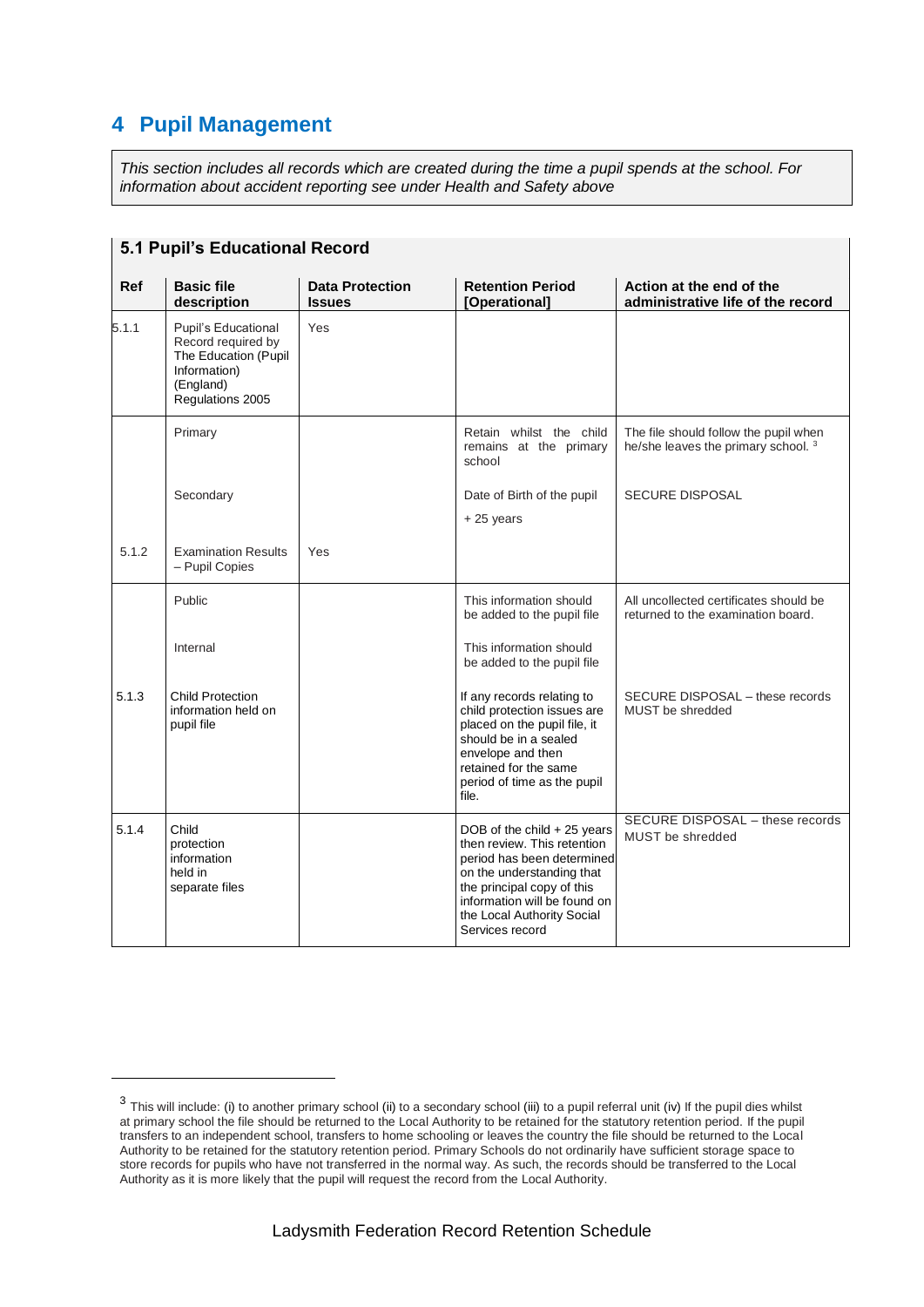|            | 5.2 Attendance                                         |                                         |                                                                                                                                                 |                                                               |  |  |
|------------|--------------------------------------------------------|-----------------------------------------|-------------------------------------------------------------------------------------------------------------------------------------------------|---------------------------------------------------------------|--|--|
| <b>Ref</b> | <b>Basic file</b><br>description                       | <b>Data Protection</b><br><b>Issues</b> | <b>Retention Period</b><br>[Operational]                                                                                                        | Action at the end of the<br>administrative life of the record |  |  |
| 5.2.1      | <b>Attendance Registers</b>                            | Yes                                     | Every entry in the<br>attendance register must<br>be preserved for a<br>period of three years after<br>the date on which the<br>entry was made. | <b>SECURE DISPOSAL</b>                                        |  |  |
| 5.2.2      | Correspondence<br>relating to<br>authorized<br>absence |                                         | Current academic year $+2$<br>years                                                                                                             | <b>SECURE DISPOSAL</b>                                        |  |  |

| <b>5.3 Special Educational Needs</b> |                                                                                                                                    |                                         |                                                                                                    |                                                                                                                                                                                                                                                                                                                                                                                                                                                                                 |
|--------------------------------------|------------------------------------------------------------------------------------------------------------------------------------|-----------------------------------------|----------------------------------------------------------------------------------------------------|---------------------------------------------------------------------------------------------------------------------------------------------------------------------------------------------------------------------------------------------------------------------------------------------------------------------------------------------------------------------------------------------------------------------------------------------------------------------------------|
| <b>Ref</b>                           | <b>Basic file</b><br>description                                                                                                   | <b>Data Protection</b><br><b>Issues</b> | <b>Retention Period</b><br>[Operational]                                                           | Action at the end of the<br>administrative life of the record                                                                                                                                                                                                                                                                                                                                                                                                                   |
| 5.3.1                                | Special Educational<br>Needs files, reviews<br>and Individual<br><b>Education Plans</b>                                            | Yes                                     | Date of Birth of the pupil +<br>25 years                                                           | <b>SECURE DISPOSAL</b><br>NOTE: This retention period is the<br>minimum retention period that any<br>pupil file should be kept. Some<br>authorities choose to keep SEN files<br>for a longer period of time to defend<br>themselves in a "failure to provide a<br>sufficient education" case. There is an<br>element of business risk analysis<br>involved in any decision to keep the<br>records longer than the minimum<br>retention period and this should be<br>documented. |
| 5.3.2                                | <b>Statement</b><br>maintained under<br>section 234 of the<br>Education Act 1990<br>and any<br>amendments made<br>to the statement | Yes                                     | Date of birth of the pupil<br>+ 25 years [This would<br>normally be retained<br>on the pupil file] | SECURE DISPOSAL unless the<br>document is subject to a legal hold                                                                                                                                                                                                                                                                                                                                                                                                               |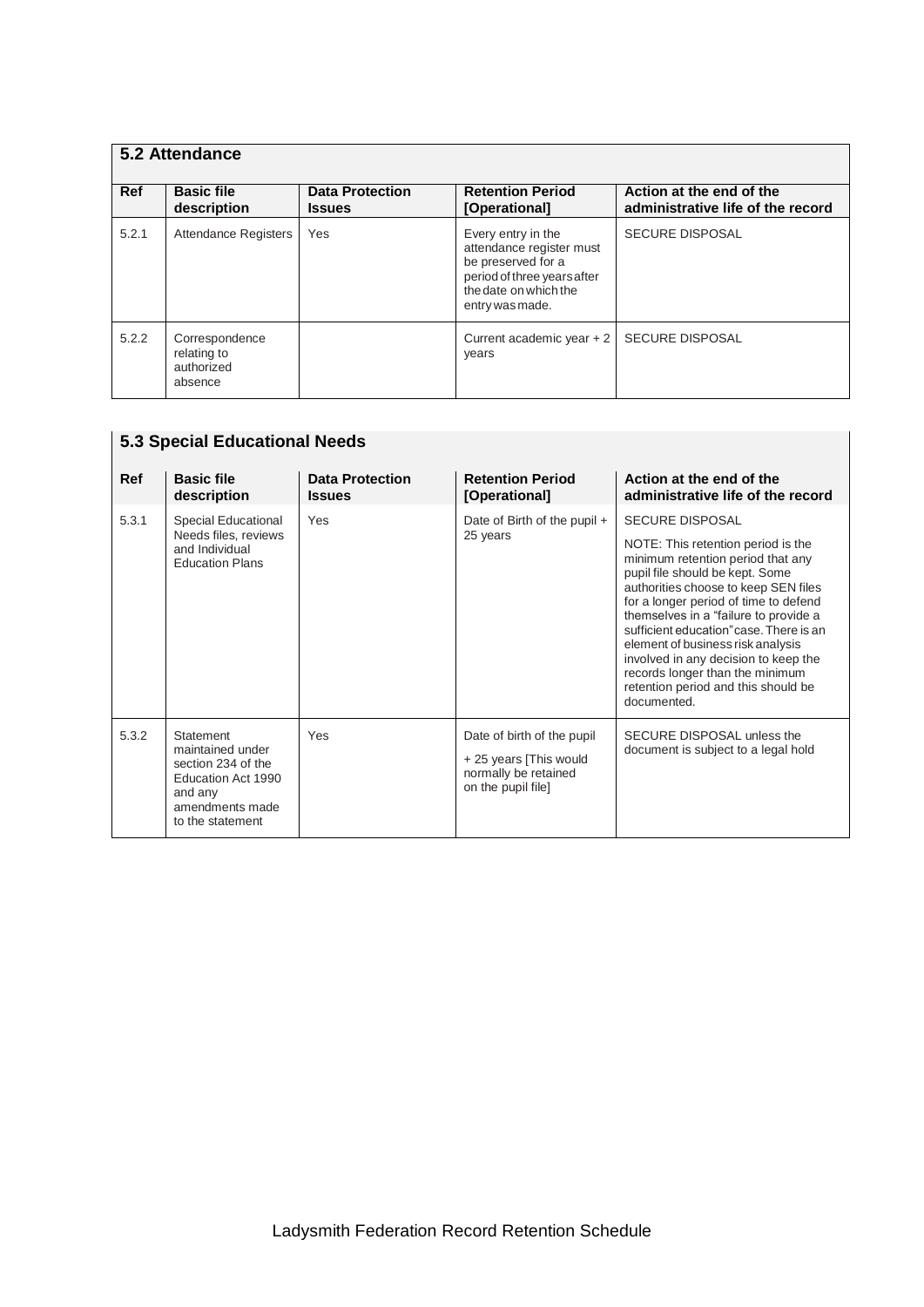# **6. Curriculum Management**

| <b>Ref</b> | <b>Basic file</b><br>description               | <b>Data Protection</b><br><b>Issues</b> | <b>Retention Period</b><br>[Operational]                                                                                                                                          | Action at the end of the<br>administrative life of the record |
|------------|------------------------------------------------|-----------------------------------------|-----------------------------------------------------------------------------------------------------------------------------------------------------------------------------------|---------------------------------------------------------------|
| 6.1.1      | Curriculum returns                             | <b>No</b>                               | Current year + 3 years                                                                                                                                                            | <b>SECURE DISPOSAL</b>                                        |
| 6.1.2      | <b>Examination Results</b><br>(Schools Copy)   | Yes                                     | Current year $+ 6$ years                                                                                                                                                          | <b>SECURE DISPOSAL</b>                                        |
|            | SATS records -                                 | Yes                                     |                                                                                                                                                                                   | <b>SECURE DISPOSAL</b>                                        |
|            | Results                                        |                                         | The SATS results should<br>be recorded on the pupil's<br>educational file and will<br>therefore be retained until<br>the pupil reaches the age<br>of 25 years.                    | <b>SECURE DISPOSAL</b>                                        |
|            |                                                |                                         | The school may wish to<br>keep a composite record<br>of all the whole year SATs<br>results. These could be<br>kept for current year $+6$<br>years to allow suitable<br>comparison |                                                               |
|            | <b>Examination Papers</b>                      |                                         | The examination papers<br>should be kept until any<br>appeals/validation process<br>is complete                                                                                   | <b>SECURE DISPOSAL</b>                                        |
| 6.1.3      | Published Admission<br>Number (PAN)<br>Reports | Yes                                     | Current year $+ 6$ years                                                                                                                                                          | <b>SECURE DISPOSAL</b>                                        |
| 6.1.4      | Value Added and<br>Contextual Data             | Yes                                     | Current year $+ 6$ years                                                                                                                                                          | <b>SECURE DISPOSAL</b>                                        |
| 6.1.5      | Self-Evaluation Forms                          | Yes                                     | Current year $+ 6$ years                                                                                                                                                          | <b>SECURE DISPOSAL</b>                                        |

### **6.1 Statistics and Management Information**

|            | 6.2 Implementation of Curriculum |                                         |                                                                                                                                                                           |                                                                                                                         |  |
|------------|----------------------------------|-----------------------------------------|---------------------------------------------------------------------------------------------------------------------------------------------------------------------------|-------------------------------------------------------------------------------------------------------------------------|--|
| <b>Ref</b> | <b>Basic file</b><br>description | <b>Data Protection</b><br><b>Issues</b> | <b>Retention Period</b><br>[Operational]                                                                                                                                  | Action at the end of the<br>administrative life of the record                                                           |  |
| 6.2.1      | Schemes of Work                  | <b>No</b>                               | Current year + 1 year                                                                                                                                                     | Review these records at the end of<br>each year and allocate a further<br>retention period or SECURE<br><b>DISPOSAL</b> |  |
| 6.2.2      | Timetable                        | No                                      | Current year + 1 year                                                                                                                                                     | Standard disposal                                                                                                       |  |
| 6.2.3      | <b>Class Record Books</b>        | <b>No</b>                               | Current year + 1 year                                                                                                                                                     | Standard disposal                                                                                                       |  |
| 6.2.4      | Mark Books                       | <b>No</b>                               | Current year + 1 year                                                                                                                                                     | Standard disposal                                                                                                       |  |
| 6.2.5      | Record homework set              | No.                                     | Current year + 1 year                                                                                                                                                     | Standard disposal                                                                                                       |  |
| 6.2.6      | Pupils' Work                     | <b>No</b>                               | Where possible pupils'<br>work should be returned to<br>the pupil at the end of the<br>academic year if this is not<br>the school's policy then<br>current year $+1$ year | <b>SECURE DISPOSAL</b>                                                                                                  |  |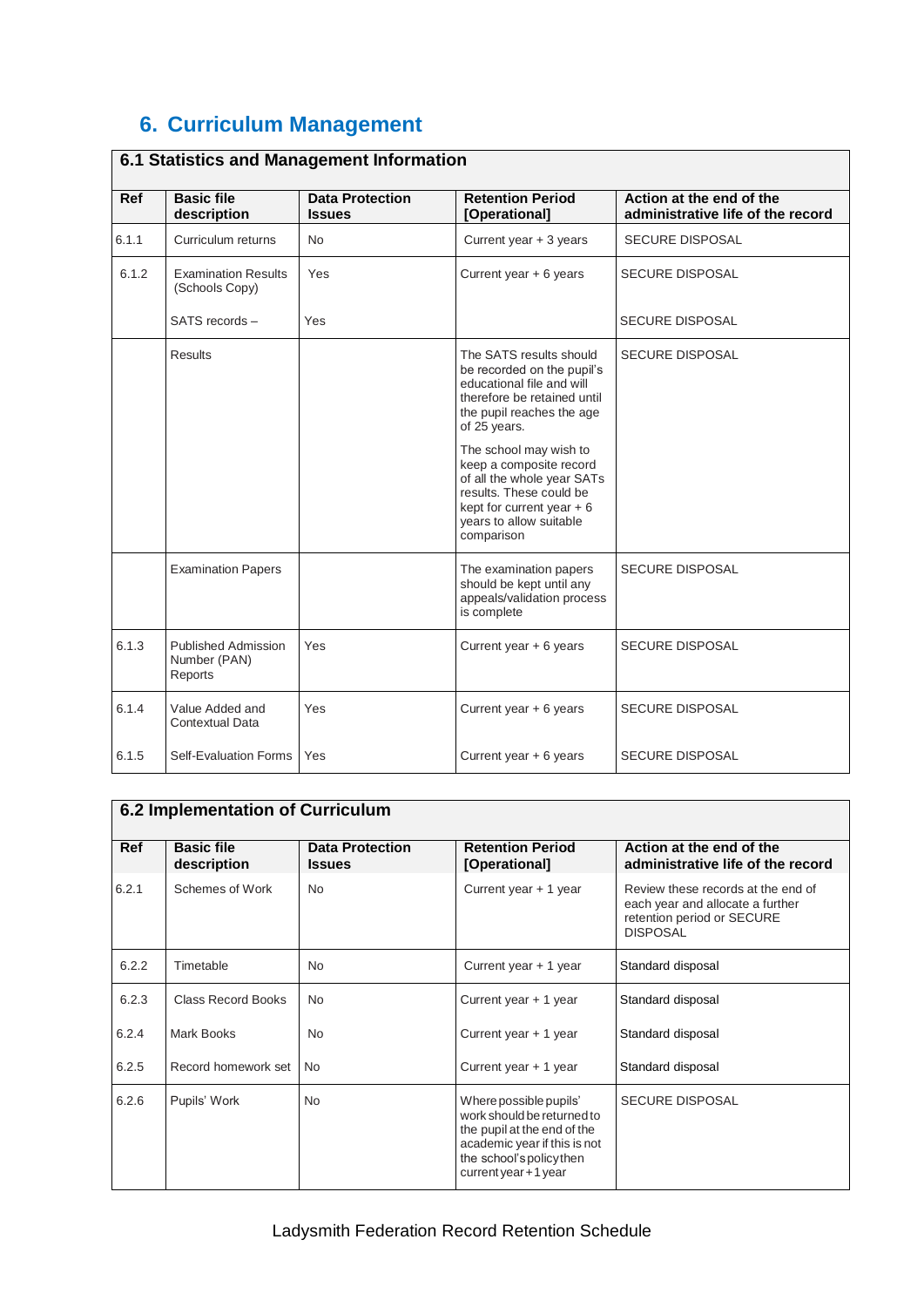# **7. Extra Curriculum Management**

| <b>Ref</b> | <b>Basic file</b><br>description                                                                                                            | <b>Data Protection</b><br><b>Issues</b> | <b>Retention Period</b><br>[Operational]                                                                                                                                                                                                                                                                 | Action at the end of the<br>administrative life of the record |
|------------|---------------------------------------------------------------------------------------------------------------------------------------------|-----------------------------------------|----------------------------------------------------------------------------------------------------------------------------------------------------------------------------------------------------------------------------------------------------------------------------------------------------------|---------------------------------------------------------------|
| 7.1.1      | Records created by<br>schools to obtain<br>approval to run an<br><b>Educational Visit</b><br>outside the<br>Classroom-Primary<br>Schools    | <b>No</b>                               | Date of visit + 14 years                                                                                                                                                                                                                                                                                 | <b>SECURE DISPOSAL</b>                                        |
| 7.1.2      | Records created by<br>schools to obtain<br>approval to run an<br><b>Educational Visit</b><br>outside the<br>Classroom-<br>Secondary Schools | <b>No</b>                               | Date of visit + 10 years                                                                                                                                                                                                                                                                                 | <b>SECURE DISPOSAL</b>                                        |
| 7.1.3      | Parental consent<br>forms for school trips<br>where there has<br>been no major<br>incident                                                  | Yes                                     | Conclusion of the trip.<br>Although the consent<br>forms could be retained for<br>DOB+22 years, the<br>requirement for them<br>being needed is low and<br>most schools do not have<br>the storage capacity to<br>retain every single<br>consent form issued by<br>the school for this period of<br>time. | <b>SECURE DISPOSAL</b>                                        |
| 7.1.4      | Parental permission<br>slips for school trips<br>$-$ where there has<br>been a major incident                                               | Yes                                     | DOB of the pupil involved<br>in the incident $+25$ years<br>The permission slips for<br>all the pupils on the trip<br>need to be retained to<br>show that the rules had<br>been followed for all<br>pupils                                                                                               | <b>SECURE DISPOSAL</b>                                        |

#### **7.1 Educational Visits outside the Classroom**

#### **7.2 Walking Bus**

| Ref   | <b>Basic file</b>               | <b>Data Protection</b> | <b>Retention Period</b>                                                                                                                                                                                                                                                   | Action at the end of the                                                                                                               |
|-------|---------------------------------|------------------------|---------------------------------------------------------------------------------------------------------------------------------------------------------------------------------------------------------------------------------------------------------------------------|----------------------------------------------------------------------------------------------------------------------------------------|
|       | description                     | <b>Issues</b>          | [Operational]                                                                                                                                                                                                                                                             | administrative life of the record                                                                                                      |
| 7.2.1 | <b>Walking Bus</b><br>Registers | Yes                    | Date of register $+3$ years<br>This takes into account<br>the fact that if there is an<br>incident requiring an<br>accident report the<br>register will be submitted<br>with the accident report<br>and kept for the period of<br>time required for accident<br>reporting | <b>SECURE DISPOSAL</b><br>[If these records are retained<br>electronically any back up copies<br>should be destroyed at the same time] |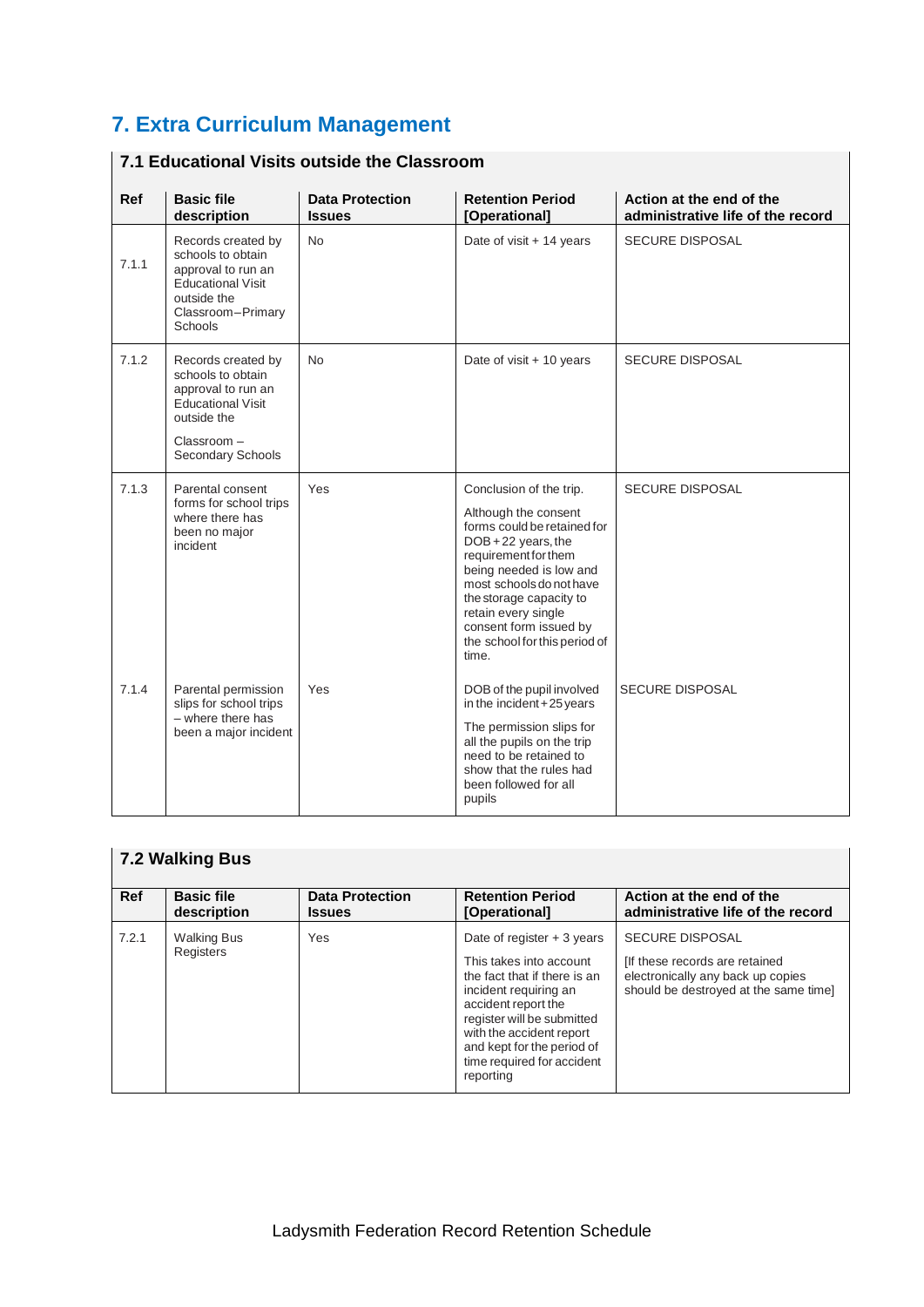| <b>Ref</b> | <b>Basic file</b><br>description                                                                                                | <b>Data Protection</b><br><b>Issues</b> | <b>Retention Period</b><br>[Operational]                                    | Action at the end of the<br>administrative life of the<br>record |
|------------|---------------------------------------------------------------------------------------------------------------------------------|-----------------------------------------|-----------------------------------------------------------------------------|------------------------------------------------------------------|
| 7.3.1      | Day Books                                                                                                                       | Yes                                     | Current year $+2$ years then<br>review                                      | <b>SECURE DISPOSAL</b>                                           |
| 7.3.2      | Reports for outside<br>agencies - where the<br>report has been<br>included on the case<br>file created by the<br>outside agency | Yes                                     | Whilst child is attending<br>school and then destroy                        | <b>SECURE DISPOSAL</b>                                           |
| 7.3.3      | Referral forms                                                                                                                  | Yes                                     | While the referral is current                                               | <b>SECURE DISPOSAL</b>                                           |
| 7.3.4      | Contact data sheets                                                                                                             | Yes                                     | Current year then review, if<br>contact is no longer active<br>then destroy | <b>SECURE DISPOSAL</b>                                           |
| 7.3.5      | Contact database<br>entries                                                                                                     | Yes                                     | Current year then review, if<br>contact is no longer active<br>then destroy | <b>SECURE DISPOSAL</b>                                           |
| 7.3.6      | <b>Group Registers</b>                                                                                                          | Yes                                     | Current year + 2 years                                                      | <b>SECURE DISPOSAL</b>                                           |